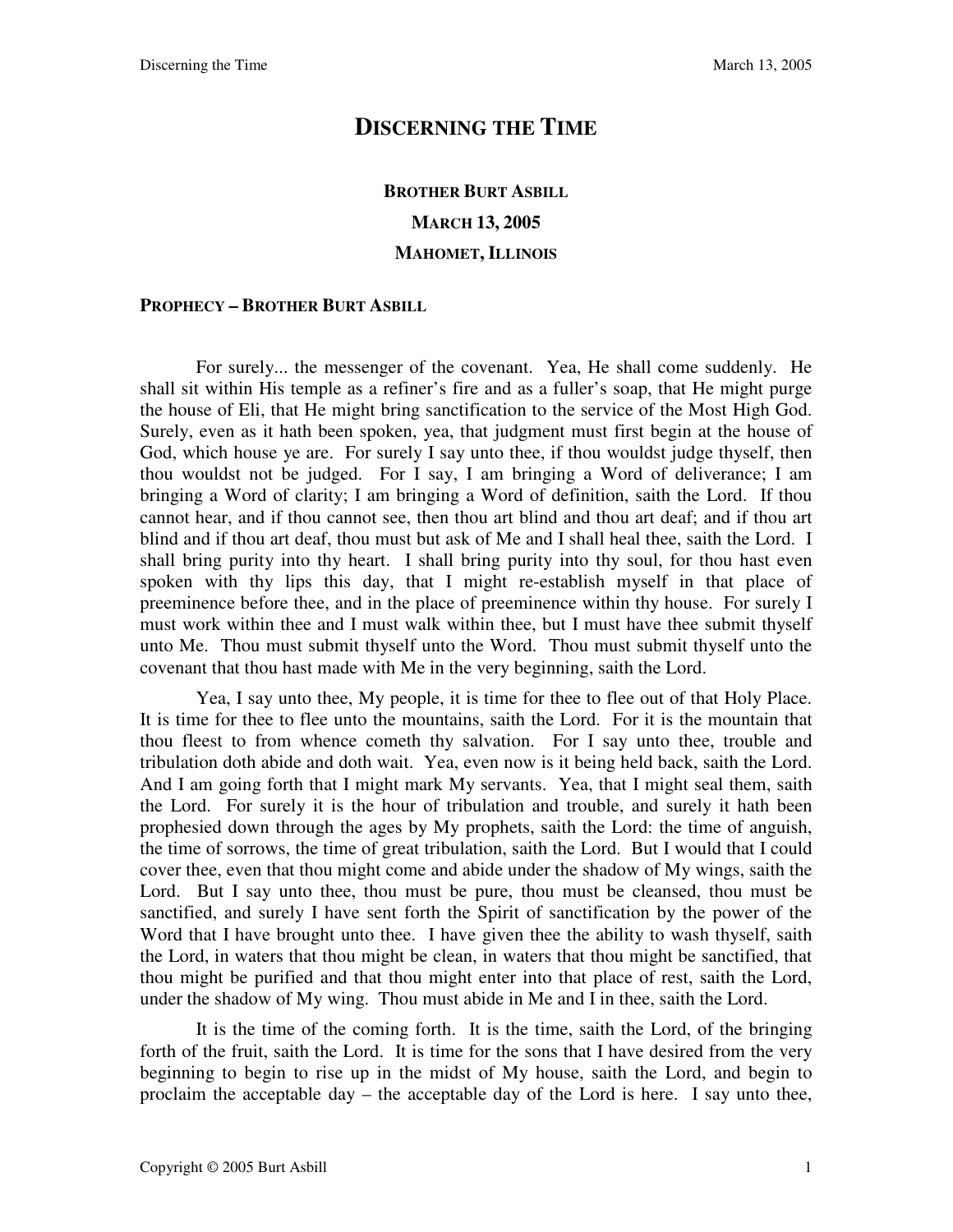surely, come out from among them. As I have ministered unto thee in times past, so I would minister unto thee this day that thou would come out. That thou would come out from among them and partake not of the plagues that would come upon this people. Oh, I say unto thee, be not of hard heart, be not of hard mind, but I say, look unto Me that I might purge thee, that I might bring forth that fruit of righteousness, saith the Lord.

#### **PRAYER – BROTHER BURT ASBILL**

Father, we want to humble ourselves before You this morning. Our place of humanity is not something that we want to parade into the presence of the living God, but we want to be covered with the Blood of Jesus Christ. Father, we want the Spirit of God that worketh the remission of sins working within the fabric of our soul, bringing down every idol that would exalt itself; every throne that would have a position, a place of preeminence within our soul. Whether it be our mind, our emotions or our desires, Lord, we would that You would begin to dissimulate that position, that place of dominion, that You would bring an end to self and exalt the Kingdom of God. We would that You might be lifted up in a position, a place of preeminence, that You might bring forth a revelation of Your inheritance which was in Your saints. My God, it is not by might, and it is not by power, but it is by My Spirit, saith the Word of the Lord. And so it is that we would this day want to submit ourselves to the power of the Spirit and to the power of the Word.

Father, Paul testified to the power of the Word working mightily within him. So I would that we could have that position of experience. Oh God, that we might find ourselves in a similar position of servitude with an attitude that is conducive to life and liberty. Not that we might make it in, but that those that are round about us and those that are lost, those that are entangled within the bondage of humanity might be loosed, my God, to rise up and to move into that position, that place of safety that Thou hast created for us from the beginning of time.

My God, it was in the thought of God from the very beginning, that we should be, as it were, and as the terminology issues, sons of God. And so it is, God, that we would want to submit ourselves to that Spirit this morning, that we might have the fullness of Your Word, and that we might have the fullness of Your Spirit. Father, we are not talking about a measure or a part. But we are asking, God, for the fullness therein that Thou said is a portion unto those that believe. And so it is, God, we would that we could be in that position of faith, be in that position of saying, "I believe."

Oh God, help us this morning I pray, in Jesus' name – in Jesus' name.

# **WORD - BROTHER BURT ASBILL**

#### **DISPENSATION OF THE FULLNESS**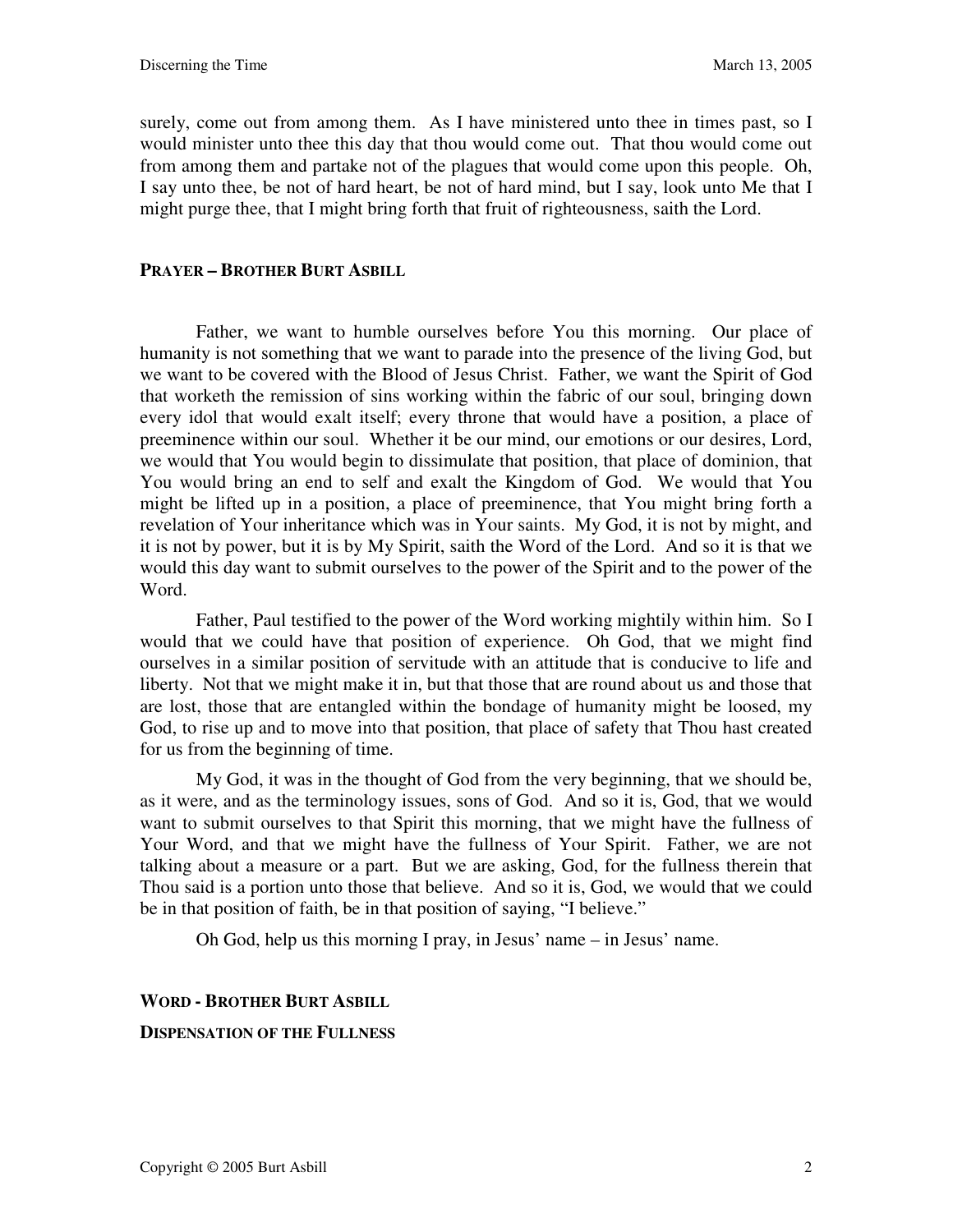Praise the Lord. I have a few thoughts I want to share with you this morning before Brother duCille comes. I trust it is a prelude to the Word that he will bring, and that it will help, compliment, and confirm. Hallelujah!

You know, I have just returned from Europe and I'm here to tell you that the beast is alive and well. It has an insatiable appetite, and it is gobbling up nation after nation to fulfill its destiny, to fulfill the Word that has been prophesied in the Bible. Hallelujah! We go about our business as though nothing has changed, because we can't see it, we can't hear it, and we really don't know what is going on except for that which is related to us in the scriptures. But what I'm telling you, is that what we see in the papers isn't even a piece or a part of what is actually happening in the realm of the spirit over there. As Satan begins to set up his hierarchical command, the devotees to that purpose are sacrificing themselves for the sake and the will of hell. Hallelujah! We need to be a praying and a fasting people. We need to be a people that are on fire for God. Not in the fact of trying to establish a church, or establish a work, but that the will and the intent of God that He intended from the very beginning might be made manifest within the realm of our humanity, as well as in the realm of the world. Hallelujah!

If you have your Bibles, open them to Jeremiah chapter 4 and listen to the Word of the Lord. Jeremiah 4:1, *If thou wilt return, O Israel, saith the LORD, return unto me: and if thou wilt put away thine abominations out of my sight, then shalt thou not remove. 2And thou shalt swear, The LORD liveth, in truth, in judgment, and in righteousness; and the nations shall bless themselves in him, and in him shall they glory. 3For thus saith the LORD to the men of Judah and Jerusalem, Break up your fallow ground, and sow not among thorns. 4Circumcise yourselves to the LORD, and take away the foreskins of your heart, ye men of Judah and inhabitants of Jerusalem:*  lest my fury come forth like fire, and burn that none can quench it, because of the evil *of your doings. 5Declare ye in Judah, and publish in Jerusalem; and say, Blow ye the trumpet in the land: cry, gather together, and say, Assemble yourselves, and let us go into the defenced cities. 6Set up the standard toward Zion: retire, stay not: for I will bring evil from the north, and a great destruction. 7The lion is come up from his thicket, and the destroyer of the Gentiles is on his way; he is gone forth from his place to make thy land desolate; and thy cities shall be laid waste, without an inhabitant. 8For this gird you with sackcloth, lament and howl: for the fierce anger of the LORD is not turned back from us. 9And it shall come to pass at that day, saith the LORD, that the heart of the king shall perish, and the heart of the princes; and the priests shall be astonished, and the prophets shall wonder. 10Then said I, Ah, Lord GOD! surely thou hast greatly deceived this people and Jerusalem, saying, Ye shall have peace; whereas the sword reacheth unto the soul. 11At that time shall it be said to this people and to Jerusalem, A dry wind of the high places in the wilderness toward the daughter of my people, not to fan, nor to cleanse, 12Even a full wind from those places shall come unto me: now also will I give sentence against them.* We are living on the brink of destruction, we are living in the time of the manifestation of the wrath of God. But in the midst of the wrath of God, God is desirous to raise up a people, to raise up a church that is called the First Fruits, the 144,000. He wants these people that have the nature of God within them to begin to manifest that nature within them, as well as within their set of circumstances.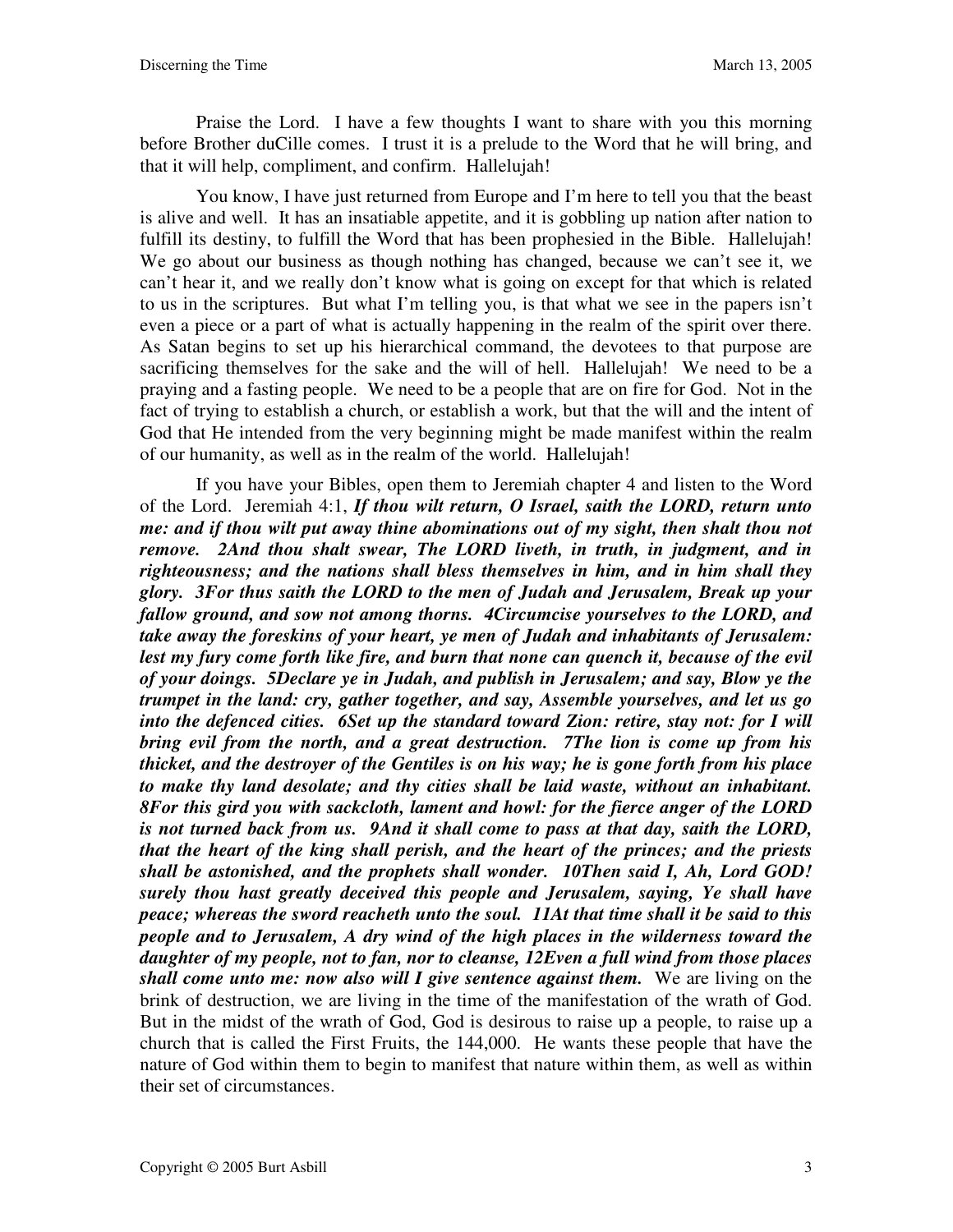The Word that came to me this morning is the Word that God began to prophesy to the church over 40 years ago when I came into this message. That Word was "**Come ye out from among them.**" That Word is just as pertinent for this time, for this church, for this hour as it was for the church in the dispensation that I grew up in. We were living in a dispensation that was looking for the fullness of time. But we are now living in a dispensation of the coming of that fullness of time. The Word of the trumpet that was being sounded at the time of the dispensation of the church was, "Come out from among them lest ye be partakers of her plagues." And you become, as it were, desolate, and come under the hand of authority of the living God. Hallelujah!

The time of church and the place of playing is finished. This is a true saying. Hallelujah! It means that there is something of a seriousness that God is laying before us. The gospel of the world, the gospel that is being preached is, "He that whosoever would! He that will! Let them do as they will!" You cannot go about your business leaving God out of that position, out of that place of authority over your life if you are hearing this Word. This word calls for total sanctification and consecration of yourself unto the plan and the purposes of God.

What I am saying to brethren is that the beast is rising up. It is setting itself. It has an agenda. It has a Constitution, and that Constitution is to eradicate God. They are gobbling up men! They are gobbling up nations! They are gobbling up dominions and thrones! Hallelujah! Its mouth is open to gobble up this people. It is not a time, it is not a place for us to sit and contemplate. It is not a time to be on our lees. It is a time to be on our knees before the Lord in humble contrition and brokenness, asking God to work out the will of sanctification and purification. Hallelujah!

Go over to Jeremiah 4:19 where it says, *My bowels, my bowels!* This is God's lament over the church; God's lament over His chosen. Judah is a type of the called out. Jerusalem is a called out of the called out. Jeremiah 4:19, *My bowels, my bowels! I am pained at my very heart; my heart maketh a noise in me; I cannot hold my peace, because thou hast heard, O my soul, the sound of the trumpet, the alarm of war.*

We go to bed and we get up and we think that because the things that are today are the same as yesterday, that they are going to be the same tomorrow. But it says in a moment, in a twinkling of an eye. It says destruction cometh upon the land, and my people are destroyed for lack of knowledge (Hosea 4:6). Hallelujah! Glory to God.

### Jeremiah 4:21, *How long shall I see the standard, and hear the sound of the trumpet? 22For my people is foolish, they have not known me; they are sottish children, and they have none understanding: they are wise to do evil, but to do good they have no knowledge.*

We are more interested in the preservation of our personal position, our personal preference with regard to ministry and church and theology and terminology than we are in fulfilling and becoming the will of God. Do you want to know something? It doesn't make any difference what your opinion is. It doesn't make any difference what your theology is. If your theology is not in line with the end-time gospel that is coming forth in this hour, by the unction and the anointing of the Spirit that God has set in the earth to bring forth the revelation of His coming, then you and I will suffer the consequences of that position. There was sent a man called John the Baptist. It was his sole responsibility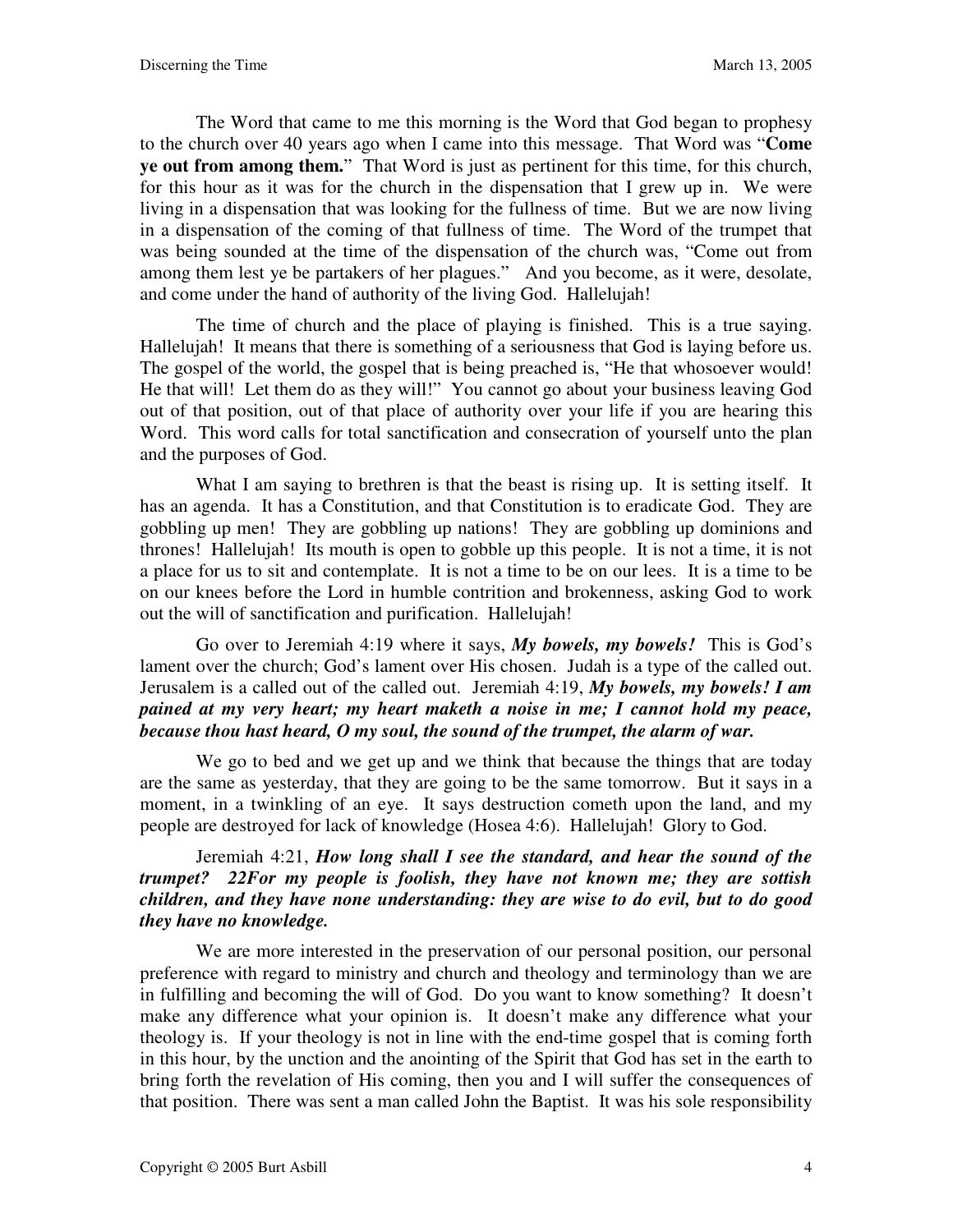to usher in the dispensation of grace as God came. So it is in this hour; there is a ministry that God is raising up in the land with the Word they are once again heralding that He is coming! As it was in the dispensation of grace, God chose to use a man. That man was despised; he was rejected; he ended up in jail and his head was taken off by a legalistic, preferential society that preferred comfort and a place of solace, and the opportunity to fulfill their lust!

My God, is it any different in this hour? Oh no. You know that it is not just that time is repetitive. Time is coming to fullness, and as it was in the demonstration on a singular, natural level, with natural men working out their position of salvation, so it is on a collective basis on the ushering in of the dispensation of the fullness of time.

Jeremiah 4:22, *For my people is foolish, they have not known me; they are sottish children, and they have none understanding: they are wise to do evil, but to do good they have no knowledge. 23I beheld the earth, and, lo, it was without form, and void; and the heavens, and they had no light.* There is a Word that is coming in this hour if we have ears to hear, if we have hearts to perceive, if we have a will to submit and determine that we are deciding and determining to be the Sons of God. There is a Word that is coming in the midst of this chaos and confusion that is saying, "**LET THERE BE LIFE!**"

It makes no difference whether you see it or not. It makes no difference whether you believe it or not! On the negative sense, you can go to bed tonight and get up in the morning, and think things are the same. Hallelujah! But I'm telling you that they are not the same. The "machine" is moving ahead, and the "beast" is coming to a place of preeminence, and we are all going to be coming under the domination of the world, the world system that Satan has desired from the very beginning. He desired a manifestation of himself in the midst of all humanity. He wanted to bring forth the nature of that "son of perdition"! Hallelujah.

Jeremiah 4:24, *I beheld the mountains, and, lo, they trembled, and all the hills moved lightly. 25I beheld, and, lo, there was no man, and all the birds of the heavens were fled. 26I beheld, and, lo, the fruitful place was a wilderness, and all the cities thereof were broken down at the presence of the LORD.* We are more concerned with our own place, our position of theology, our own position of preeminence, our place of personal ministry, than we are with the culmination of the ages that are coming upon the land and the people that are being swallowed up by death and hell. "If my people will humble themselves." It says in II Chronicles 7:14, If my people, which are called by my *name, shall humble themselves, and pray, and seek my face, and turn from their wicked ways; then will I hear from heaven, and will forgive their sin, and will heal their land.*

It is time! It is time! We are in the communion of the Lord for the last days, brethren. We are in communion with the Father and the body. We are drinking of His Blood; we are breaking His Body. Hallelujah! What is it that you are going to do with those articles that are being consumed and taken in this type of environment with the characteristic of this Word which comes out unto you? You are not free! You are not free of blood-guiltiness! It says that he that drinketh unworthily, drinketh damnation unto himself (I Corinthians 11:29). There was a position, there was a place when God